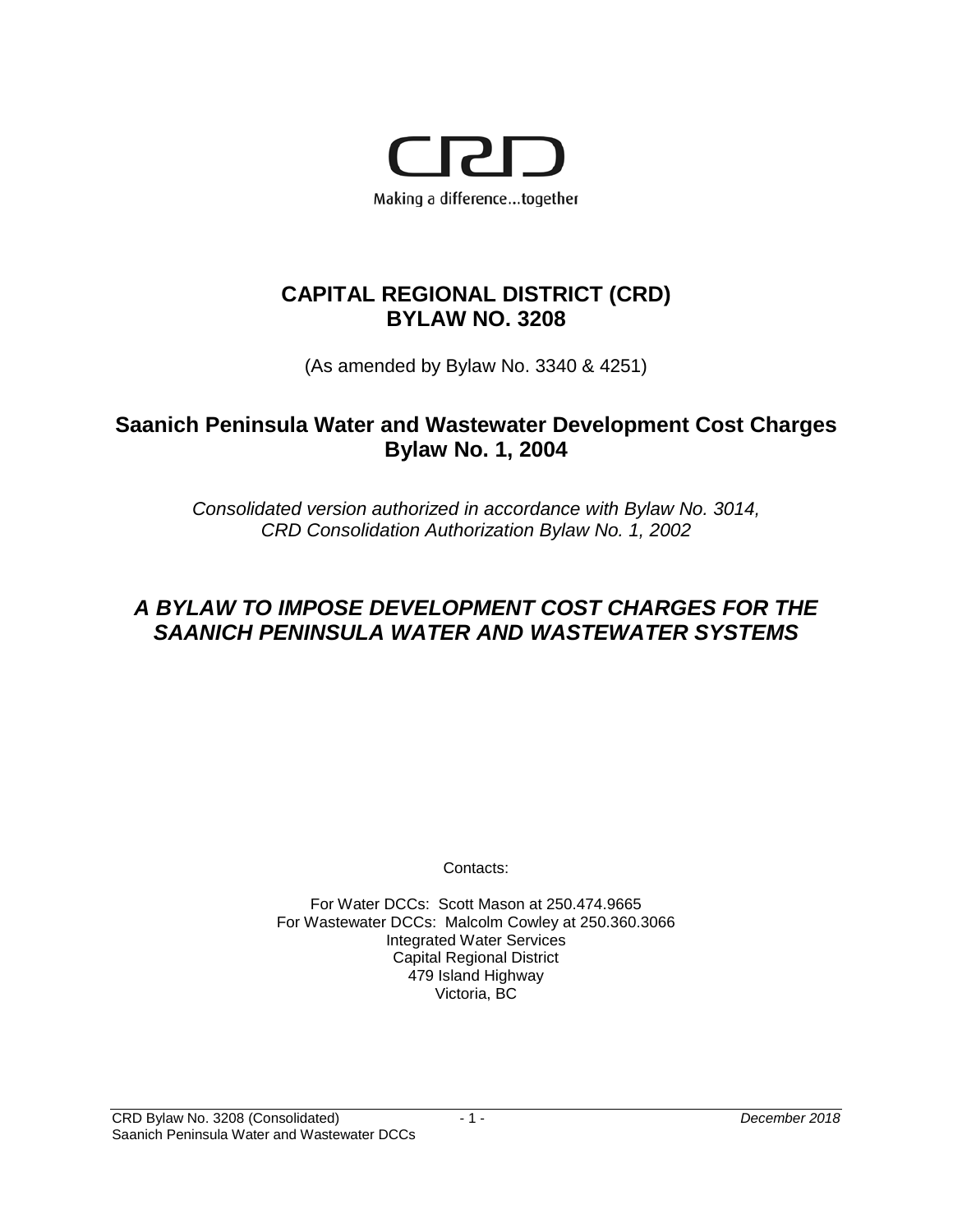## **CAPITAL REGIONAL DISTRICT**

## **BYLAW NO. 3208**

#### **\*\*\*\*\*\*\*\*\*\*\*\*\*\*\*\*\*\*\*\*\*\*\*\*\*\*\*\*\*\*\*\*\*\*\*\*\*\*\*\*\*\*\*\*\*\*\*\*\*\*\*\*\*\*\*\*\*\*\*\*\*\*\*\*\*\*\*\*\*\*\*\*\*\*\*\*\*\*\*\*\*\*\*\*\*\*\*\*\*\*\*\*\*\*\*\*\*\*\*\*\*\*\*\*\*\*\*\*\*\*\*\*\*\*\*\*\*\*\*\***

#### **A BYLAW TO IMPOSE DEVELOPMENT COST CHARGES FOR THE SAANICH PENINSULA WATER AND WASTEWATER SYSTEMS**

**\*\*\*\*\*\*\*\*\*\*\*\*\*\*\*\*\*\*\*\*\*\*\*\*\*\*\*\*\*\*\*\*\*\*\*\*\*\*\*\*\*\*\*\*\*\*\*\*\*\*\*\*\*\*\*\*\*\*\*\*\*\*\*\*\*\*\*\*\*\*\*\*\*\*\*\*\*\*\*\*\*\*\*\*\*\*\*\*\*\*\*\*\*\*\*\*\*\*\*\*\*\*\*\*\*\*\*\*\*\*\*\*\*\*\*\*\*\*\*\***

#### **WHEREAS:**

- A. Under section 933 of the *Local Government Act*, the District may impose development cost charges for the purpose of providing funds to assist the District to pay the capital costs of providing, constructing, altering or expanding water and wastewater facilities;
- B. The development cost charges established by this bylaw will be used for the purpose of providing funds to assist the District to pay the capital costs of providing, constructing, altering or expanding the District water and wastewater systems that service the Member Municipalities;
- C. In setting the development cost charges under this bylaw, the Board has considered the future land use patterns and development, and the phasing of works and services within the Service Areas;
- D. The Board is of the opinion that the development cost charges imposed by this bylaw:
	- (a) are not excessive in relation to the capital costs of prevailing standards of service;
	- (b) will not deter development;
	- (c) will not discourage the construction of reasonably priced housing or the provision of reasonably priced serviced land;

within the Service Areas.

**NOW THEREFORE** the Board of the Capital Regional District, in open meeting assembled, enacts as follows:

## **1.0 DEFINITIONS**

In this bylaw, unless the context otherwise requires:

**"Apartment Residential"** includes any dwelling unit which is or will be situated in any building or structure that consists of or will consist of at least two floors containing four or more dwelling units, other than dwelling units that are townhouse residential.

**"Approving Officer"** means the person appointed under the *Land Title Act* within a Member Municipality to perform the duties and responsibilities of that position.

**"Board"** means the Board of the District.

**"Building Permit"** means any permit authorizing the construction, alteration or extension of a building or structure in a Member Municipality.

**"Commercial"** means land zoned for commercial uses under a zoning bylaw enacted by a Member Municipality.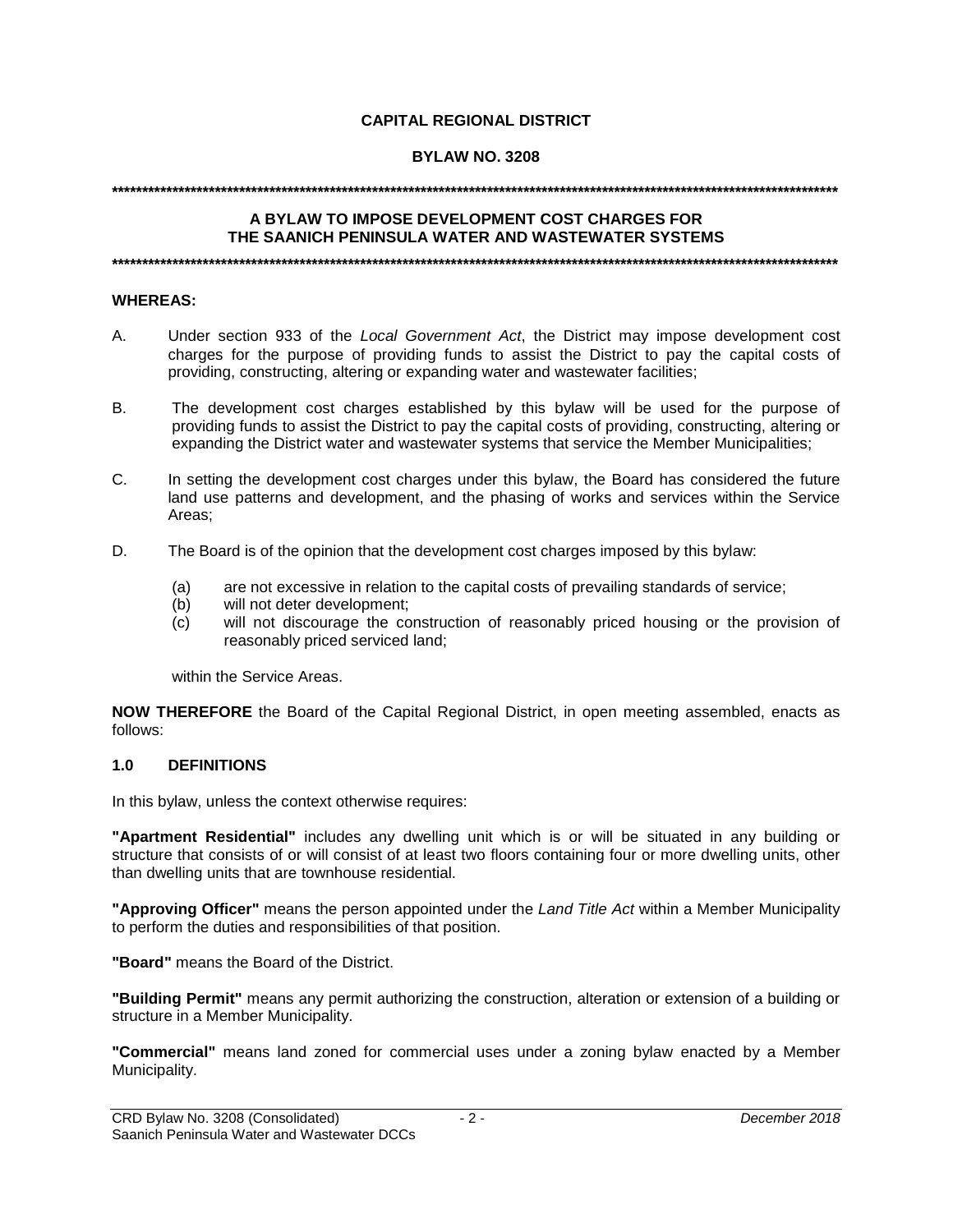**"Comprehensive Development"** means a development that is comprised of two or more of the following uses: Apartment Residential, Commercial, Institutional, Industrial and Townhome Residential.

**"Council"** means the elected council of a Member Municipality.

**"Developer"** means a person liable to pay development cost charges under this bylaw.

**"Development Cost Charges" or "DCC"** means the applicable rates prescribed in Schedule "B".

**"District"** means the Capital Regional District.

**"Dwelling Unit" or "Unit"** means a room, a suite of rooms or a building or structure that is used or intended to be used as a self-contained private residence for one household that may contain eating, living, sleeping and sanitary facilities and excludes a secondary suite.

**"Gross Floor Area"** means 80% of the total area of all floors in a building measured to the outside surface of the exterior walls, but excluding areas provided for parking of motor vehicles and storage of bicycles.

**"Industrial"** means land zoned for industrial uses under a zoning bylaw enacted by *a* Member Municipality.

**"Institutional"** means any development providing for the assembly of persons for religious, charitable, philanthropic, cultural, civic or recreational purposes, including but not limited to auditoriums, private schools, youth centres, child care centres, hospitals, social halls, group camps and churches.

**"Member Municipality"** means the District of Central Saanich, Town of Sidney and District of North Saanich.

**"Municipal Charges"** means development cost charges imposed by a bylaw of a Member Municipality.

**"Saanich Peninsula Water System"** means the system of water supply mains, pump stations and water storage facilities that service the Member Municipalities under the authority of letters patent dated December 22, 1976, revised September 27, 1984, and amended supplementary letters patent dated April 27, 1978 and March 19, 1986.

**"Saanich Peninsula Wastewater System"** means the system of District trunk sewers, pump stations and wastewater treatment and disposal facilities that service the Member Municipalities under the authority of CRD Bylaw No. 2388.

**"Secondary Suite"** has the same meaning as under the British Columbia Building Code, 1998.

**"Service Area"** means the areas located within the Member Municipalities that are subject to this bylaw, as described in Schedule "A" to this bylaw.

**"Single Family Residential"** includes any Parcel resulting from any Subdivision which is used or may be used for a single building or structure containing up to three dwelling units*.*

**"Small Lot Single Family Residential"** means land zoned for single family residential uses under the R-1S and R-1Z zones in the District of Central Saanich and the R1.2 zone in the Town of Sidney.

**"Townhouse Residential"** includes any dwelling unit which is or will be situated in any building or structure on a parcel containing four or more dwelling units and which has a principal entrance which provides direct outdoor access at or from ground level.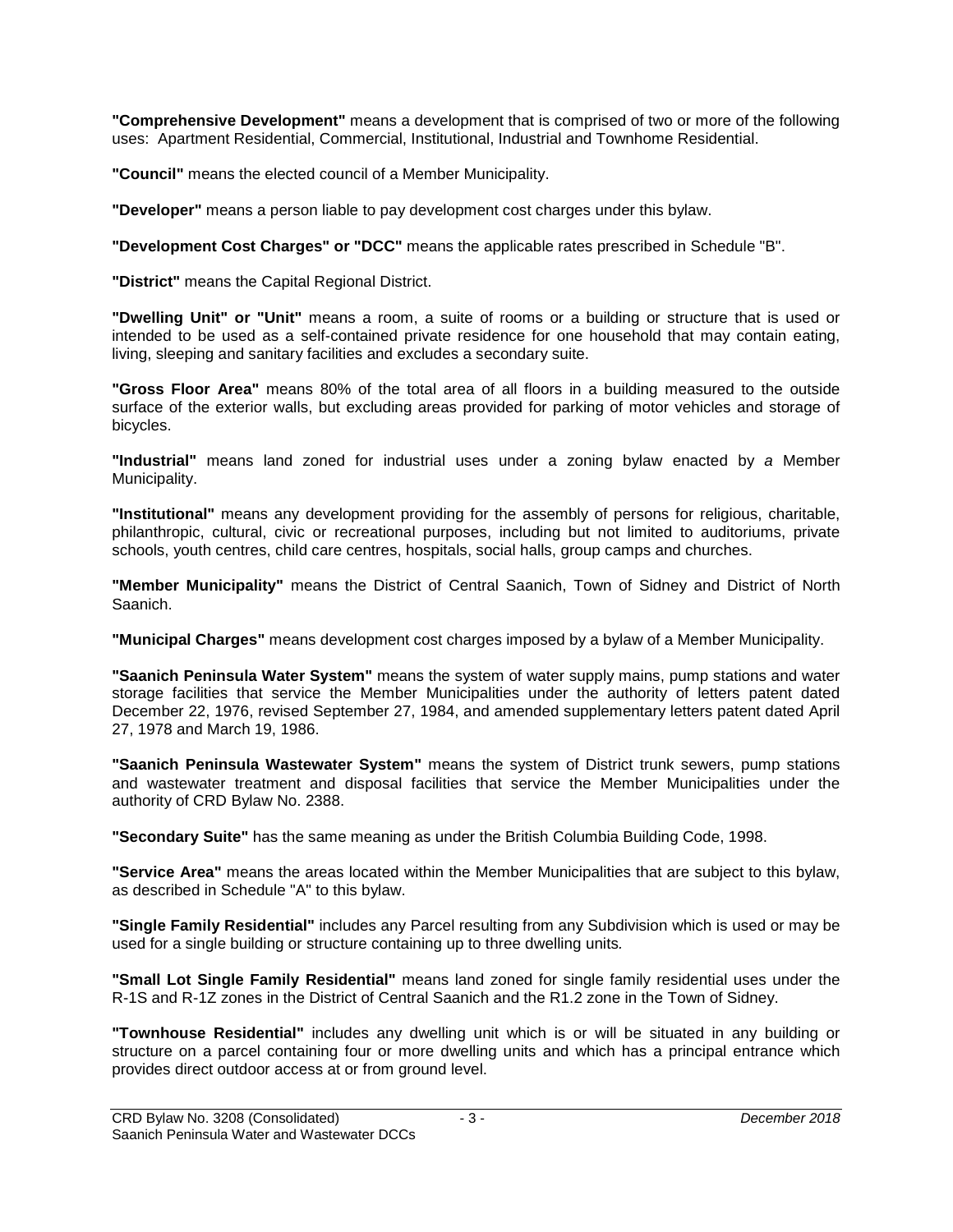# **2.0 DEVELOPMENT COST CHARGES**

- 2.1 A person who obtains in a Member Municipality:
	- (a) approval of subdivision; or
	- (b) issuance of a building permit

shall pay, in accordance with sections 2.3, 2.4 and 2.5, the applicable development cost charges set out in this bylaw to that Member Municipality on behalf of the District, at the time of the approval of the subdivision or the issuance of the building permit, as required under Schedule "B"*.*

- 2.2 Development cost charges shall not be payable under this bylaw if:
	- (a) the development does not impose new capital cost burdens on the District for water or wastewater facilities.
	- (b) a development cost charge for water or wastewater facilities has previously been paid for the same development unless, as a result of further development, new capital cost burden will be imposed on the District.
	- (c) the building permit authorizes the construction, alteration or extension of a building or structure or a part of a building or structure that is or will be after the construction, alteration or extension exempt from taxation under section 339(1)(g) of the *Local Government Act*.
- 2.3 Development cost charges imposed under this bylaw shall be calculated in accordance with the rates prescribed in Schedule "B".
- 2.4 In the case of a comprehensive development, development cost charges shall be calculated separately for each use that is part of that comprehensive development, in accordance with Schedule "B", and the developer shall pay the sum total of the development cost charges calculated for each separate use.
- 2.5 The development cost charges under this bylaw may not be paid by instalments unless permitted by a regulation under the *Local Government Act*.

# **3.0 COLLECTION AND REMITTANCE OF DEVELOPMENT COST CHARGES**

- 3.1 Each Member Municipality shall collect the development cost charges imposed on a development under this bylaw at the applicable time set out in Schedule "B".
- 3.2 A Member Municipality shall not approve a subdivision or issue a building permit for any development unless the development cost charges imposed under this bylaw have been paid in accordance with Section 2.0.
- 3.3 Each Member Municipality shall establish and maintain a separate account for the DCC monies collected under this bylaw and deposit and hold these monies in that separate account until the DCC monies are remitted to the District. The District shall establish and maintain a separate account for the DCCs remitted by the Member Municipalities.
- 3.4 Within 30 days of the first business day of each month, each Member Municipality shall remit to the District the total amount of the development cost charges collected by the Member Municipality during the previous month.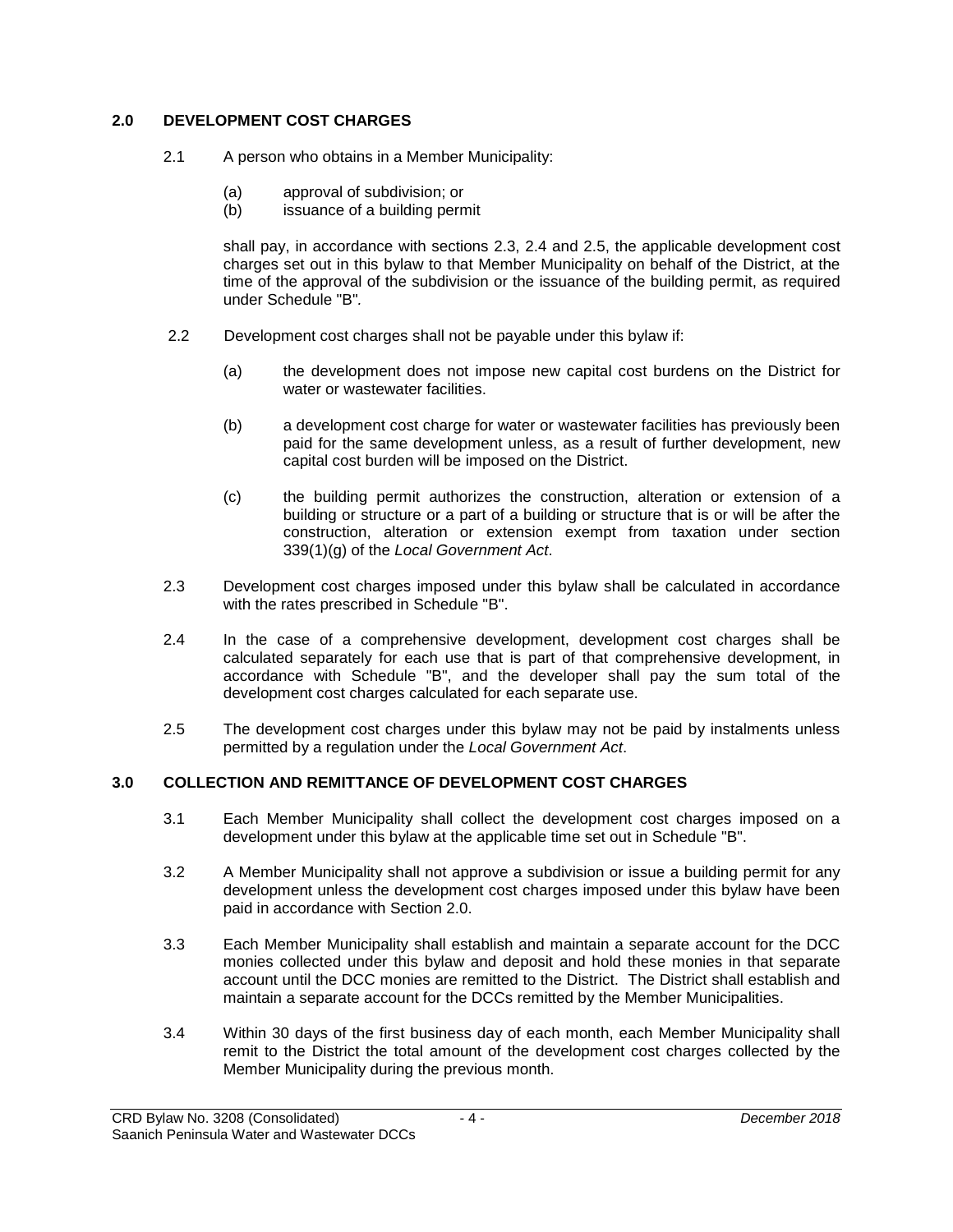## **4.0 AUTHORIZATION**

The District may prescribe any form, statement, notice, practice, procedure or other administrative requisites required under this bylaw, after consultation with the Member Municipalities.

#### **5.0 SEVERABILITY**

If any portion of this bylaw is held to be invalid by a court of competent jurisdiction, the invalid portion shall be severed and the remainder of the bylaw shall be deemed to have been enacted without the invalid portion.

## **6.0 EFFECTIVE DATE**

This bylaw shall come into effect thirty days after the date of final adoption of this bylaw.

## **7.0 GENERAL**

- 7.1 The following schedules attached to this bylaw form an integral part of this bylaw and are enforceable in the same manner as this bylaw:
	- (a) Schedule  $A A$ rea of Application<br>(b) Schedule  $B A$ mount of Water ar
	- Schedule B Amount of Water and Wastewater Development Cost Charges
- 7.2 Subject to the provisions of Section 2.2, this bylaw applies to all applications for subdivision and for issuance of a building permit for parcels located in any of the Service Areas.
- 7.3 Bylaw No. 2569 cited as "Capital Regional District Sewage Facilities Development Cost Charge Bylaw No. 1, 1998" and Bylaw No. 472 cited as "Development Cost Charges Bylaw, 1978" as amended are hereby repealed.
- 7.4 This bylaw may be cited for all purposes as the "Saanich Peninsula Water and Wastewater Development Cost Charges Bylaw No. 1, 2004".

| <b>READ A FIRST TIME THIS</b>                         | 29 <sup>th</sup>                 | day of | September | 2004 |
|-------------------------------------------------------|----------------------------------|--------|-----------|------|
| READ A SECOND TIME THIS                               | 29 <sup>th</sup>                 | day of | September | 2004 |
| READ A THIRD TIME THIS                                | 29 <sup>th</sup>                 | day of | September | 2004 |
| APPROVED BY THE INSPECTOR OF MUNICIPALITIES THIS 22nd |                                  | day of | April     | 2005 |
| ADOPTED THIS                                          | 27 <sup>th</sup>                 | day of | April     | 2005 |
| Don Amos<br><b>CHAIR</b>                              | Carmen Thiel<br><b>SECRETARY</b> |        |           |      |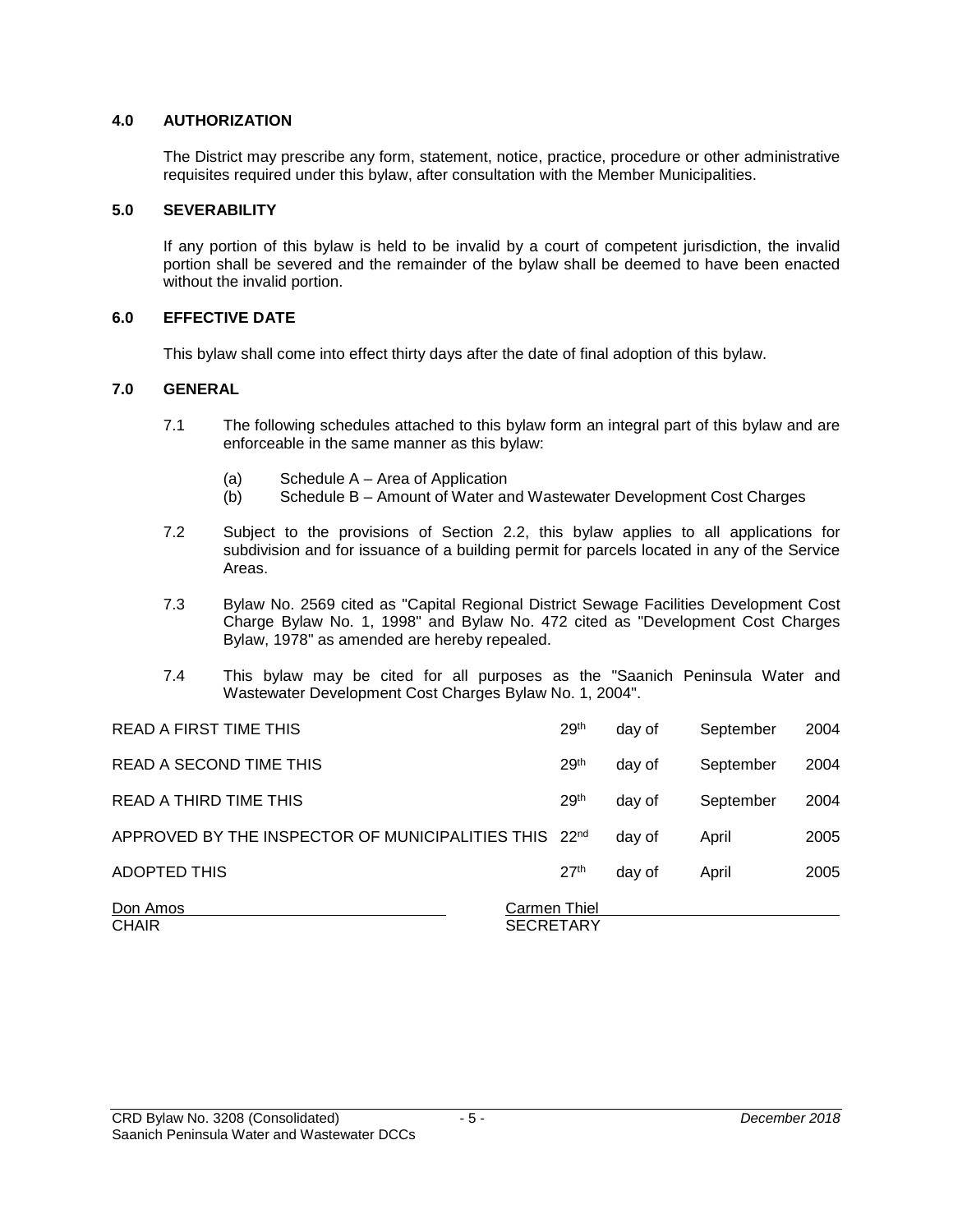#### **SCHEDULE "A"**

## **SAANICH PENINSULA WATER AND WASTEWATER SYSTEM**

## **DEVELOPMENT COST CHARGES**

#### 1. **AREA OF APPLICATION FOR WATER DEVELOPMENT COST CHARGES**

This Bylaw shall apply to, and water development cost charges provided in this Bylaw shall be imposed and collected within, the following areas:

- (a) **Town of Sidney** the Town of Sidney; and
- (b) **District of Central Saanich** the District of Central Saanich served by the Saanich Peninsula Water System excluding the East Saanich Indian Reserve 2 (Tsawout First Nation) and the South Saanich Indian Reserve 1 (Tsartlip First Nation); and
- (c) **District of North Saanich** the District of North Saanich serviced by the Saanich Peninsula Water System excluding the Cole Bay Indian Reserve 3 (Pauquachin First Nation) and Union Bay Indian Reserve 4 (Tseycum First Nation).

## 2. **AREA OF APPLICATION FOR WASTEWATER DEVELOPMENT COST CHARGES**

This Bylaw shall apply to, and wastewater development cost charges provided in this Bylaw shall be imposed and collected within, the following areas:

- (a) **Town of Sidney** the Town of Sidney serviced by the Saanich Peninsula Wastewater System excluding the area lying within the boundaries of the Victoria Airport Authority; and
- (b) **District of Central Saanich** the District of Central Saanich serviced by the Saanich Peninsula Wastewater System excluding the East Saanich Indian Reserve 2 (Tsawout First Nation) and the South Saanich Indian Reserve 1 (Tsartlip First Nation); and
- (c) **District of North Saanich** the District of North Saanich serviced by the Saanich Peninsula Wastewater System excluding the Cole Bay Indian Reserve 3 (Pauquachin First Nation) and Union Bay Indian Reserve 4 (Tseycum First Nation) and the area lying within the boundaries of the Victoria Airport Authority.